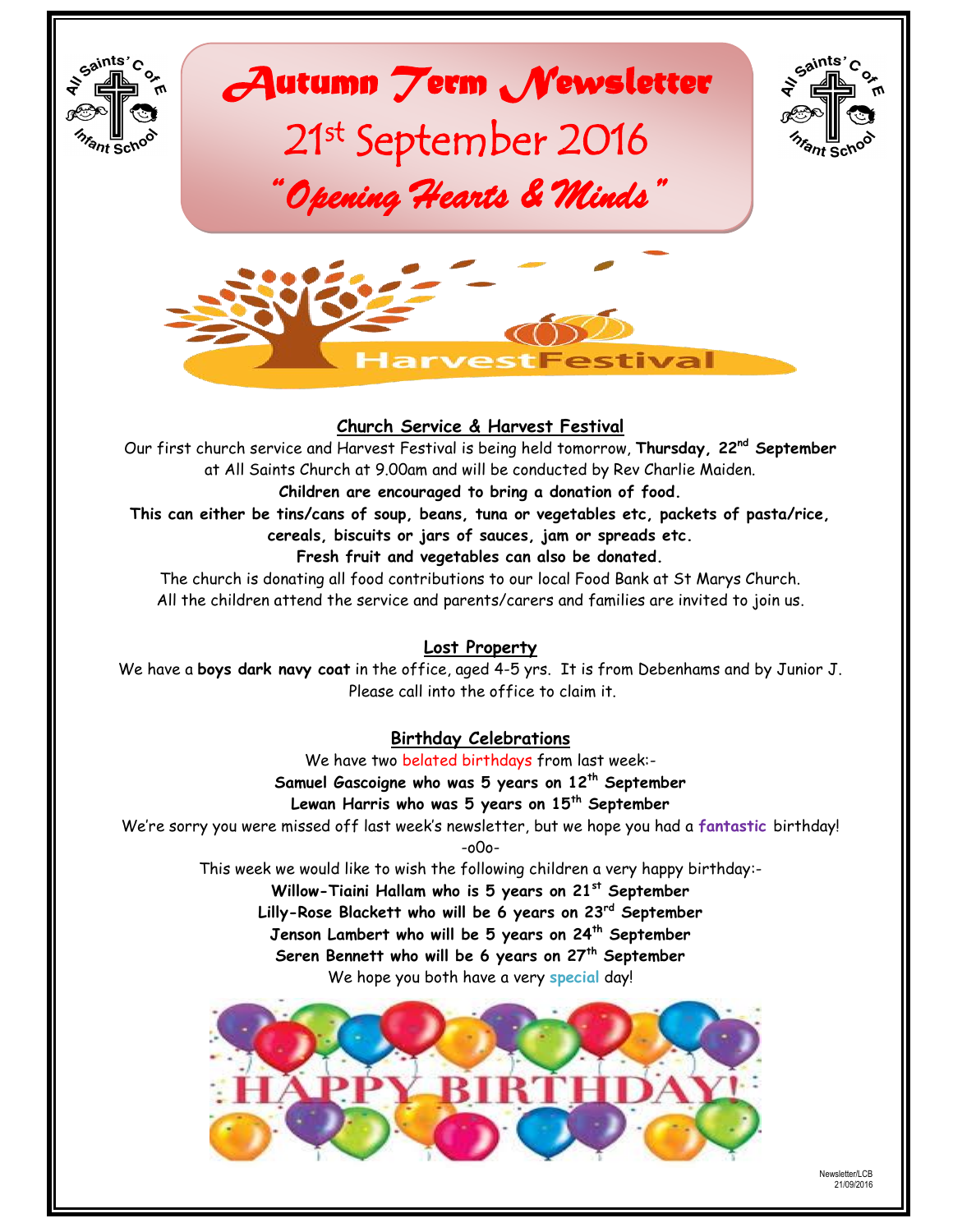

Just a reminder about the Ravenstor meeting for Year 2 parents which is being held this **Friday, 23rd September at 3.15pm.**

## **Celebration 'Super Stars'**

Our winners for week ending **Friday, 16th September** were:-

Reception > **None this week**

Year 1 > Connor Harpham

## Year 2 > Tyson Wood & Charley Freestone

Congratulations to all our '**Super Stars**', keep up the excellent work!

## **Road Safety**

Can we once again ask for your co-operation in ensuring the children are safe when crossing the road. On Monday, 19<sup>th</sup> September an incident occurred as the crossing patrol was assisting the children across the road. This put a parent and child in a potentially dangerous situation.

The crossing patrol has asked that no vehicle is parked either side of the road when he is on duty. Please park sensibly to ensure the safety of all our children.